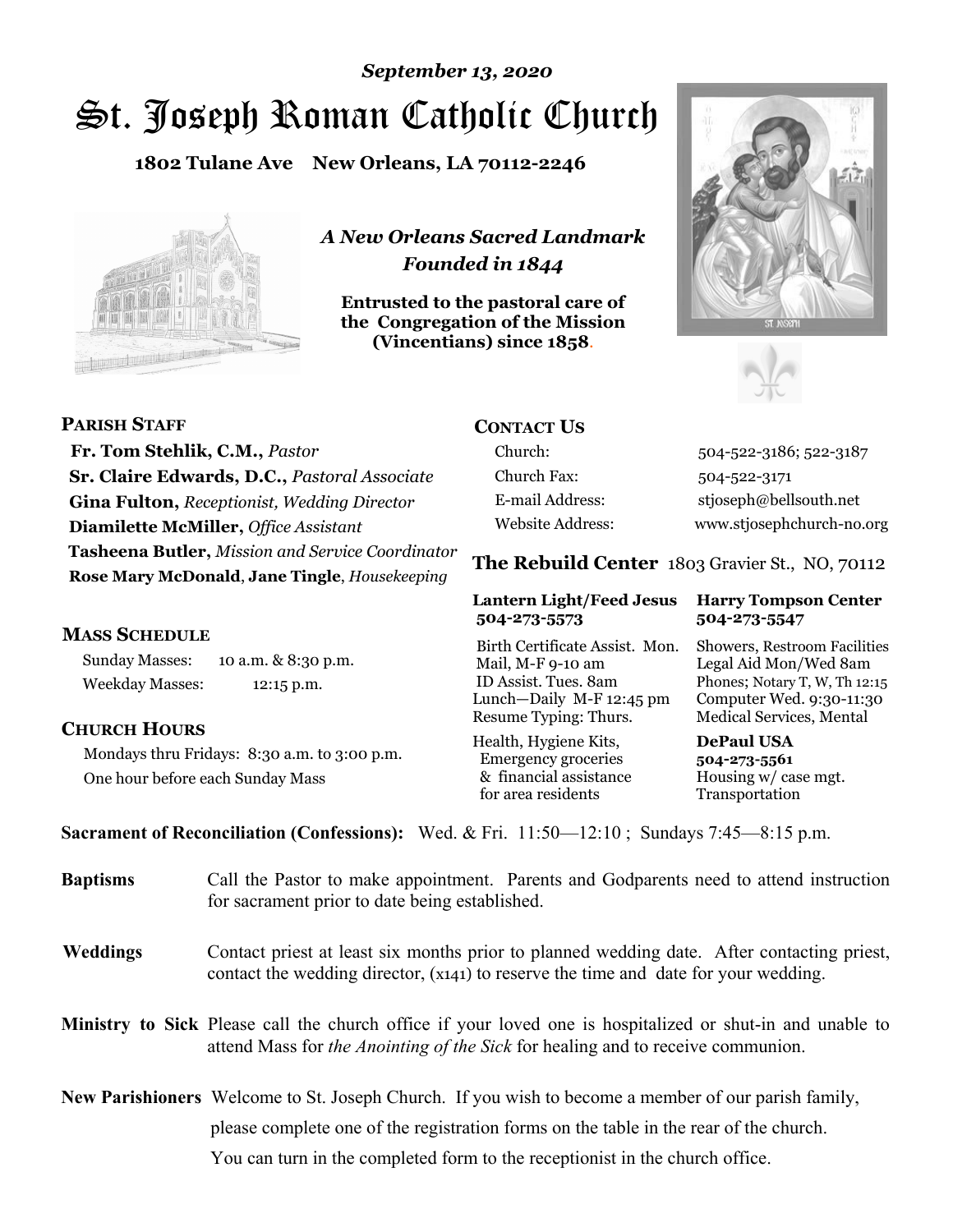# The Twenty-fourth Sunday of Ordinary Time September 13, 2020



#### **10:00 am Mary Vardigan, DC+; Rosalie Bladey +; Pippy Sanders**

 **8:30 pm Parishioners and Benefactors of St. Joseph Church Mary M. Kirn; Helen Wilson +**

| Monday, September 14, 2020—Exaltation of the Holy Cross            | <b>Sunday, Sept. 13, One in Faith #1104</b>                                  |
|--------------------------------------------------------------------|------------------------------------------------------------------------------|
| 12:15 am Souls Purgatory; Intentions of BVM                        | <b>READINGS FOR THE WEEK</b>                                                 |
| Tuesday, September 15, 2020—Our Lady of Sorrows                    | Mon.: Nm 21:4-9; Ps 78:1-38; Phil 2:6-11; Jn 3:13-17                         |
| $12:15$ am Madeline von Almen +                                    | Tuesday: 1 Cor 12:12-31; Ps 100:1; Lk 2:33-35                                |
| Wednesday, September 16, 2020—Ss. Cornelius & Cyprian              | Wed.: 1 Cor 12:31 - 13:13; Ps 33; Lk 7:31-35                                 |
| $12:15$ am Dominic Abrahm +                                        | Thurs.: 1 Cor 15:1-11; Ps 118:1-28; Lk 7:36-50                               |
| Thursday, September 17, 2020—St. Robert Bellarmine                 | Friday: 1 Cor 15:12-20; Ps 17:1-15; Lk 8:1-3                                 |
| 12:15 am Breda Kealy +; Fr. Francis Penino +                       | Sat.: 1 Cor 15:35-49; Ps 56:10-14; Lk 8:4-15                                 |
| Friday, September 18, 2020—<br>12:15 am Mel Schiro; Susan Spalluto | Sunday: Is 55:6-9; Ps 145:2-3, 8-9, 17-18;<br>Phil 1:20c-24, 27a; Mt 20:1-16 |

#### **YOUR PRAYERS ARE ASKED FOR THE FOLLOWING PARISHIONERS , WHO ARE IN NEED OF HEALING:**

 Dorothy Alexander, Jorge Arzuaga, Beatrice Augustin, Anthony Blaise, Clarke Bordelon, Lawrence & Mamie Brown, Angelle Campbell; John & Cindi Caron, Julianna Chevalier; Sue Dakote, Mary Duet, John & Kathleen Gebbia, Sylvia Daily-Powell, Joseph Delay, Terry Eggleston, Linda Elwood, Heather Faircloth, Frances Fiegler, Darrell & Ramona Ford, Donald Frazier, June & Mark Eiserloh, Shirley Gaither, Roselyn Hansen, John Hakanson, Sarah Hollier-Watkins, Marvin Johnston, Jim Karam, Bill Kroetz, Ken & Bette Kussman, Nowell Lacking, Landy Lanza, James Leung, Andrew Marino, Sara Marino, Karen McCoy, Donna Moore, Maura O'Donovan, CHF, Tina Roderfeld, Bernie Saul; Pippy Sanders, Louise Sonnier, Mel & Gaspar Schiro; Theard Simms, Fr. Tom Stehlik, CM, Virginia Stehlik, Malcolm Taylor, Jane Tonglet, Fritz & George Tripkovich, Corliss Truhill; Georgiana Prevost, Marion Vaughn, Juanita Ware, Cathleen Ward, Warren Webster, Mary Willis, Lynn Williams, C & JA Slocum.

### **Memorial Mass for Victims and Survivors of Violence**

The Archbishop will celebrate a special Mass for Victims and Survivors of Violence on Sunday October 25, 2020 at 11:00 AM at St. Louis Cathedral.

#### **ARCHDIOCESAN MINISTERS OF HOLY COMMUNION**

Basic workshops for new Extraordinary Ministers of Holy Communion will be presented this Fall by the Office of Worship. Due to COVID restrictions, workshops will be conducted on a virtual platform with a limit of 15 participants per session. Attendance at this workshop is required before a person can be delegated by the Archbishop to serve in this ministry. The complete schedule and more information can be found on the Office of Worship website at https://nolacatholic.org/basic-workshops-for-emhc. Participants are to be preregistered by their parish before attending. If you have any questions, please contact the Office of Worship at 504-861-6300 or worship@arch-no.org.

#### **"Forming Consciences for Faithful Citizenship"**

To help Catholics understand their political responsibility in voting, St. Francis Xavier Catholic Church, 444 Metairie Rd., Metairie, LA, will host two talks on the U.S. Bishops' document, "Forming Consciences for Faithful Citizenship." (NOTE: The talks and times were revamped after being postponed due to the hurricane threat.) Youth Minister and Theologian Ron Courtade will give the presentations in St. Francis Church at 7 pm on two Wednesdays, September 9 and September 16. Ron Courtade has a Masters of Theology degree from Notre Dame Seminary and has served in the Archdiocese as a Director of Religious Education and High School Religion Teacher. Come be informed on key principles for consideration in preparing to vote.